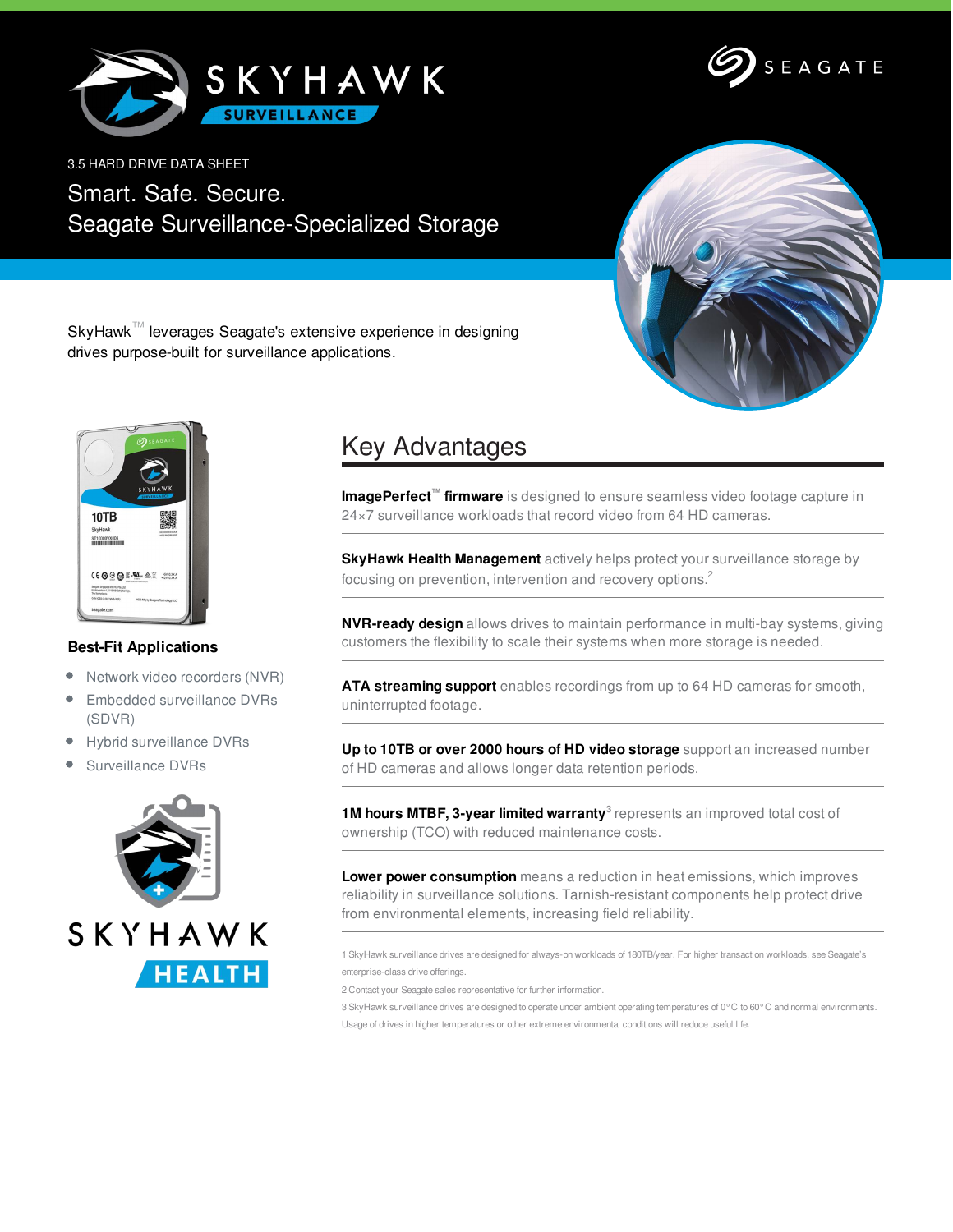



| Specifications                                        | 10TB             | 8TB              | 6TB              | 6TB              | 4TB              |  |  |  |
|-------------------------------------------------------|------------------|------------------|------------------|------------------|------------------|--|--|--|
| <b>Standard Model Numbers</b>                         | ST10000VX0004    | ST8000VX0022     | ST6000VX001      | ST6000VX0023     | ST4000VX007      |  |  |  |
| SkyHawk™ Health Management Included                   | Yes              | Yes              | Yes              | Yes              | Yes              |  |  |  |
| Interface                                             | SATA 6Gb/s       | SATA 6Gb/s       | SATA 6Gb/s       | SATA 6Gb/s       | SATA 6Gb/s       |  |  |  |
| <b>Features and Performance</b>                       |                  |                  |                  |                  |                  |  |  |  |
| Drive Bays Supported                                  | $8+$             | $8+$             | $8+$             | $8+$             | $8+$             |  |  |  |
| <b>Cameras Supported</b>                              | Up to 64         | Up to 64         | Up to 64         | Up to 64         | Up to 64         |  |  |  |
| Max. Sustained Transfer Rate OD (MB/s)                | 210MB/s          | 210MB/s          | 180MB/s          | 195MB/s          | 190MB/s          |  |  |  |
| Cache (MB)                                            | 256              | 256              | 256              | 256              | 64               |  |  |  |
| Reliability/Data Integrity                            |                  |                  |                  |                  |                  |  |  |  |
| <b>Tarnish Resistant</b>                              | Yes              | Yes              | Yes              | Yes              | Yes              |  |  |  |
| Load/Unload Cycles                                    | 300,000          | 300,000          | 300,000          | 300,000          | 300,000          |  |  |  |
| Nonrecoverable Read Errors per Bits Read, Max         | 1 per 10E15      | 1 per 10E15      | 1 per 10E15      | 1 per 10E15      | 1 per 10E14      |  |  |  |
| Power-On Hours per Year (24×7)                        | 8760             | 8760             | 8760             | 8760             | 8760             |  |  |  |
| Workload Rate Limit $(WRL)^2$                         | 180              | 180              | 180              | 180              | 180              |  |  |  |
| <b>MTBF</b>                                           | 1,000,000hr      | 1,000,000hr      | 1,000,000hr      | 1,000,000hr      | 1,000,000hr      |  |  |  |
| Warranty, Limited (years) $3$                         | 3                | 3                | 3                | 3                | 3                |  |  |  |
| Power Management                                      |                  |                  |                  |                  |                  |  |  |  |
| Startup Current, Typical (12V, A)                     | 1.8              | $\overline{c}$   | 1.8              | $\overline{2}$   | 1.8              |  |  |  |
| Average Operating Power (W)                           | 6.8W             | 9W               | 5W               | 9W               | 5.5W             |  |  |  |
| Idle Average (W)                                      | 4.4W             | 7.6W             | 3.4W             | 7.2W             | 3.2W             |  |  |  |
| Standby Mode/Sleep Mode, Typical (W)                  | 0.8/0.8          | 0.6/0.6          | 0.25/0.25        | 0.6/0.6          | 0.25/0.25        |  |  |  |
| Voltage Tolerance (5V)                                | ±5%              | ±5%              | ±5%              | ±5%              | ±5%              |  |  |  |
| Voltage Tolerance (12V)                               | ±10%             | ±10%             | ±10%             | ±10%             | ±10%             |  |  |  |
| Environmental/Temperature                             |                  |                  |                  |                  |                  |  |  |  |
| Operating (ambient, min °C)                           | 5                | 5                | $\mathbf 0$      | 5                | $\Omega$         |  |  |  |
| Operating (drive case, max $^{\circ}$ C) <sup>4</sup> | 70               | 70               | 70               | 70               | 70               |  |  |  |
| Nonoperating (ambient, min °C)                        | $-40$            | $-40$            | $-40$            | $-40$            | $-40$            |  |  |  |
| Physical                                              |                  |                  |                  |                  |                  |  |  |  |
| Height (mm/in, max)                                   | 26.11mm/1.028in  | 26.11mm/1.028in  | 26.11mm/1.028in  | 26.11mm/1.028in  | 26.11mm/1.028in  |  |  |  |
| Width (mm/in, max)                                    | 101.85mm/4.01in  | 101.85mm/4.01in  | 101.85mm/4.01in  | 101.85mm/4.01in  | 101.85mm/4.01in  |  |  |  |
| Depth (mm/in, max)                                    | 146.99mm/5.787in | 146.99mm/5.787in | 146.99mm/5.787in | 146.99mm/5.787in | 146.99mm/5.787in |  |  |  |
| Weight (g/lb)                                         | 650g/1.433lb     | 780g/1.72lb      | 610g/1.345lb     | 705g/1.55lb      | 635g/1.40lb      |  |  |  |
| <b>Carton Unit Quantity</b>                           | 20               | 20               | 20               | 20               | 20               |  |  |  |
| Cartons per Pallet/Cartons per Layer                  | 40/8             | 40/8             | 40/8             | 40/8             | 40/8             |  |  |  |

1 Later 6TB and 3TB models are ST6000VX001 and ST3000VX009.

2 SkyHawk surveillance drives are designed for always-on workloads of 180TB/year. For higher transaction workloads, see Seagate's enterprise-class drive offerings.

3 Extended warranty options available. Consult your distributor for details.

4 Seagate does not recommend operating at sustained extreme temperatures. Operating at higher temperatures will reduce useful life of the products.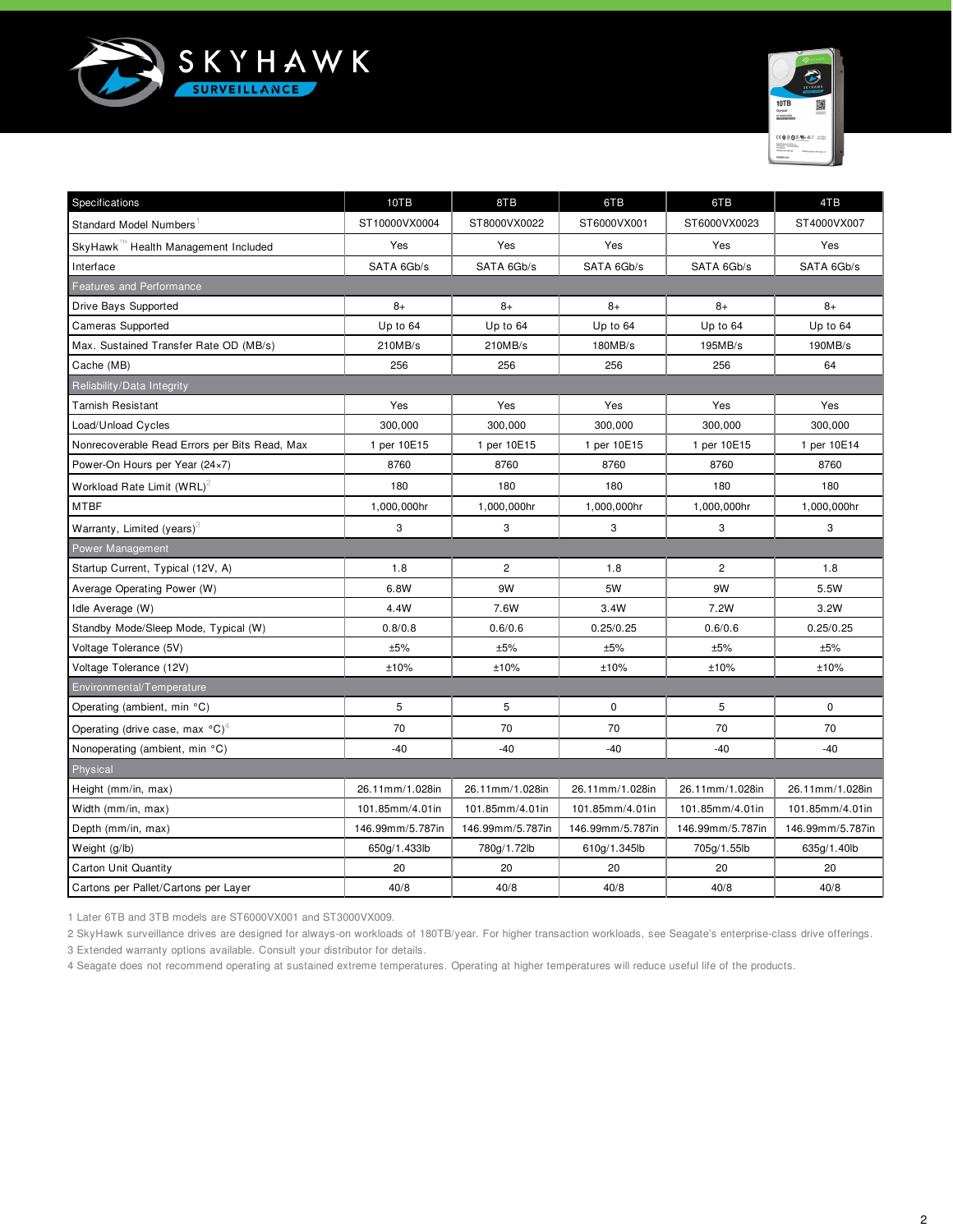



| Specifications                                        | 3TB              | 3TB              | 2TB              | 1TB              |  |  |  |  |  |
|-------------------------------------------------------|------------------|------------------|------------------|------------------|--|--|--|--|--|
| Standard Model Numbers                                | ST3000VX009      | ST3000VX010      | ST2000VX008      | ST1000VX005      |  |  |  |  |  |
| SkyHawk™ Health Management Included                   |                  |                  |                  |                  |  |  |  |  |  |
| Interface                                             | SATA 6Gb/s       | SATA 6Gb/s       | SATA 6Gb/s       | SATA 6Gb/s       |  |  |  |  |  |
| <b>Features and Performance</b>                       |                  |                  |                  |                  |  |  |  |  |  |
| Drive Bays Supported                                  | 1 to 8           | 1 to 8           | 1 to 8           | 1 to 8           |  |  |  |  |  |
| <b>Cameras Supported</b>                              | Up to 64         | Up to 64         | Up to 64         | Up to 64         |  |  |  |  |  |
| Max. Sustained Transfer Rate OD (MB/s)                | 180MB/s          | 190MB/s          | 180MB/s          | 180MB/s          |  |  |  |  |  |
| Cache (MB)                                            | 256              | 64               | 64               | 64               |  |  |  |  |  |
| Reliability/Data Integrity                            |                  |                  |                  |                  |  |  |  |  |  |
| <b>Tarnish Resistant</b>                              | Yes              | Yes              | Yes              | Yes              |  |  |  |  |  |
| Load/Unload Cycles                                    | 300,000          | 300,000          | 300,000          |                  |  |  |  |  |  |
| Nonrecoverable Read Errors per Bits Read, Max         | 1 per 10E15      | 1 per 10E14      | 1 per 10E14      | 1 per 10E14      |  |  |  |  |  |
| Power-On Hours per Year (24×7)                        | 8760             | 8760             | 8760             | 8760             |  |  |  |  |  |
| Workload Rate Limit (WRL) <sup>2</sup>                | 180              | 180              | 180              | 180              |  |  |  |  |  |
| MTBF                                                  | 1,000,000hr      | 1,000,000hr      | 1,000,000hr      | 1,000,000hr      |  |  |  |  |  |
| Warranty, Limited (years) $3$                         | 3                | 3                | 3                | 3                |  |  |  |  |  |
| Power Management                                      |                  |                  |                  |                  |  |  |  |  |  |
| Startup Current, Typical (12V, A)                     | 1.8              | 1.8              | 1.8              | 1.8              |  |  |  |  |  |
| Average Operating Power (W)                           | 3.5W             | 5.6W             | 5.6W             | 5.6W             |  |  |  |  |  |
| Idle Average (W)                                      | 2.5W             | 4.0W             | 4.0W             | 4.0W             |  |  |  |  |  |
| Standby Mode/Sleep Mode, Typical (W)                  | 0.25/0.25        | 0.5/0.5          | 0.5/0.5          | 0.5/0.5          |  |  |  |  |  |
| Voltage Tolerance (5V)                                | ±5%              | ±5%              | ±5%              | ±5%              |  |  |  |  |  |
| Voltage Tolerance (12V)                               | ±10%             | ±10%             | ±10%             | ±10%             |  |  |  |  |  |
| Environmental/Temperature                             |                  |                  |                  |                  |  |  |  |  |  |
| Operating (ambient, min °C)                           | $\mathbf 0$      | $\mathbf 0$      | $\mathbf 0$      | $\mathbf 0$      |  |  |  |  |  |
| Operating (drive case, max $^{\circ}$ C) <sup>4</sup> | 70               | 70               | 70               | 70               |  |  |  |  |  |
| Nonoperating (ambient, min °C)                        | $-40$            | $-40$            | $-40$            | $-40$            |  |  |  |  |  |
| Physical                                              |                  |                  |                  |                  |  |  |  |  |  |
| Height (mm/in, max)                                   | 20.20mm/0.795in  | 26.11mm/1.028in  | 26.11mm/1.028in  | 20.20mm/0.795in  |  |  |  |  |  |
| Width (mm/in, max)                                    | 101.85mm/4.01in  | 101.85mm/4.01in  | 101.85mm/4.01in  | 101.85mm/4.01in  |  |  |  |  |  |
| Depth (mm/in, max)                                    | 146.99mm/5.787in | 146.99mm/5.787in | 146.99mm/5.787in | 146.99mm/5.787in |  |  |  |  |  |
| Weight (g/lb)                                         | 490g/1.08lb      | 610g/1.35lb      | 610g/1.345lb     | 415g/0.915lb     |  |  |  |  |  |
| <b>Carton Unit Quantity</b>                           | 25               | 20               | 20               | 25               |  |  |  |  |  |
| Cartons per Pallet/Cartons per Layer                  | 40/8             | 40/8             | 40/8             | 40/8             |  |  |  |  |  |

1 Later 6TB and 3TB models are ST6000VX001 and ST3000VX009.

2 SkyHawk surveillance drives are designed for always-on workloads of 180TB/year. For higher transaction workloads, see Seagate's enterprise-class drive offerings.

3 Extended warranty options available. Consult your distributor for details.

4 Seagate does not recommend operating at sustained extreme temperatures. Operating at higher temperatures will reduce useful life of the products.